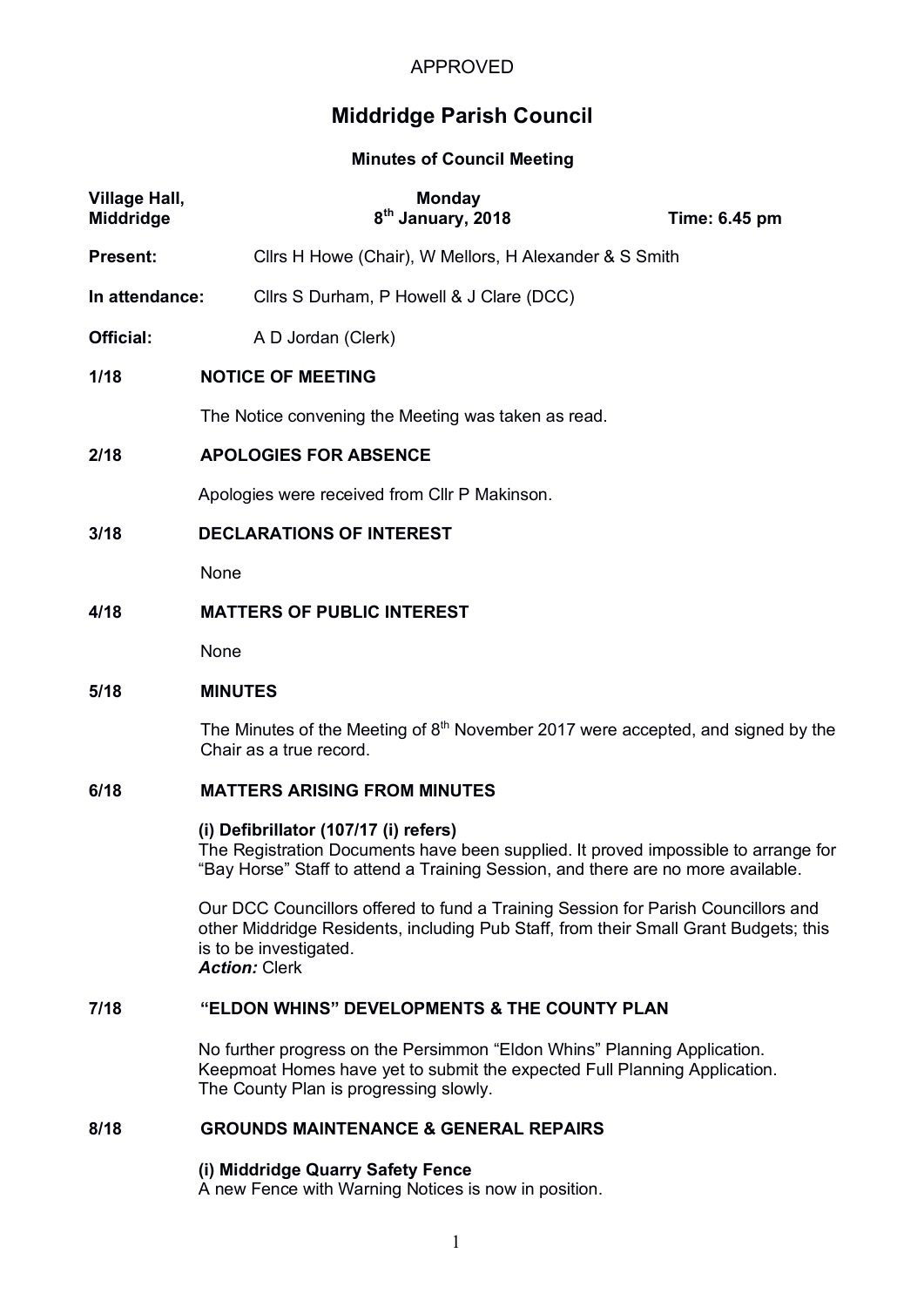#### APPROVED

### **(ii) DCC proposed Street Light Removal**

Cllr S Smith has prepared a Letter to DCC regarding their proposed SLA, together with a number of Car Cam Pictures showing the problem of seeing Pedestrians using Walkers Lane at night. Following consultation with Parish Councillors, this Letter has been sent to DCC; their response is awaited. *Action:* Cllr S Smith

#### **(iii) Parish Council owned Trees**

The large Ash Tree at the entrance to the Play Area has now been reduced by 30%. Some additional Crown Lifting is considered necessary; Oliver's Trees will be requested to do this when they return to work on the Village Green Trees. *Action:* Clerk

Oliver's Trees have submitted a Planning Application for the proposed work on the Village Green Trees.

#### **(iv) Skill Mill**

The Skill Mill have satisfactorily cleared Path 7 alongside the Quarry. They still require Training before they can clear the Footpath near the "Bay Horse" with Weedkiller.

*Action:* Clerk

#### **(v) Parish Paths**

The Parish Path Partnership (PPP) have arranged to repair the fallen Stone Stile on Path Path 7. The Potholes on Parish Path 6 Potholes have also been reported to the PPP, and their response is awaited.

### *Action:* Clerk

Notices have been posted at the Entrances to all the Parish Paths informing Dog Owners that it may be impossible to maintain the Paths in future unless they behave responsibly.

#### **(vi) Noise Complaints**

A Complaint has been submitted to DCC regarding the irregular "Gunfire-like" Noises which are heard from time to time, and cause distress to a Resident's Dog; 4 People in Newton Aycliffe have subsequently lodged similar Complaints. This Noise has been identified as due to a Bird-Scarer at the Eden Grange Fishery, which is used whenever Anglers are not fishing. The use of Bird-Scarers is in practice governed by NFU Guidelines, which state that they should not activate more than 4 times per hour. DCC have supplied Complainants with a Smart-Phone App which records the Level and Repetition Rate of the Noise for evidential purposes, but unfortunately the Middridge Complainant cannot use this; Parish Councillors are to consider who in Middridge might be able to do this.

Surprise was also expressed that there have been no Complaints from the new "Middridge Vale" Estate on the outskirts of Shildon, where the Bird-Scarer Noise must be much louder; the Clerk to Shildon Town Council (Tracey Bellas) is to be contacted about this.

*Action:* Clerk

#### **(vii) 2017/18 Maintenance Contracts**

Ian Hayman of Complete Weed Control has provided Quotations for this year's Village Green and Parish Path Maintenance Contracts, which are identical to last years.

**RESOLVED** that these Quotations be accepted. *Action:* Clerk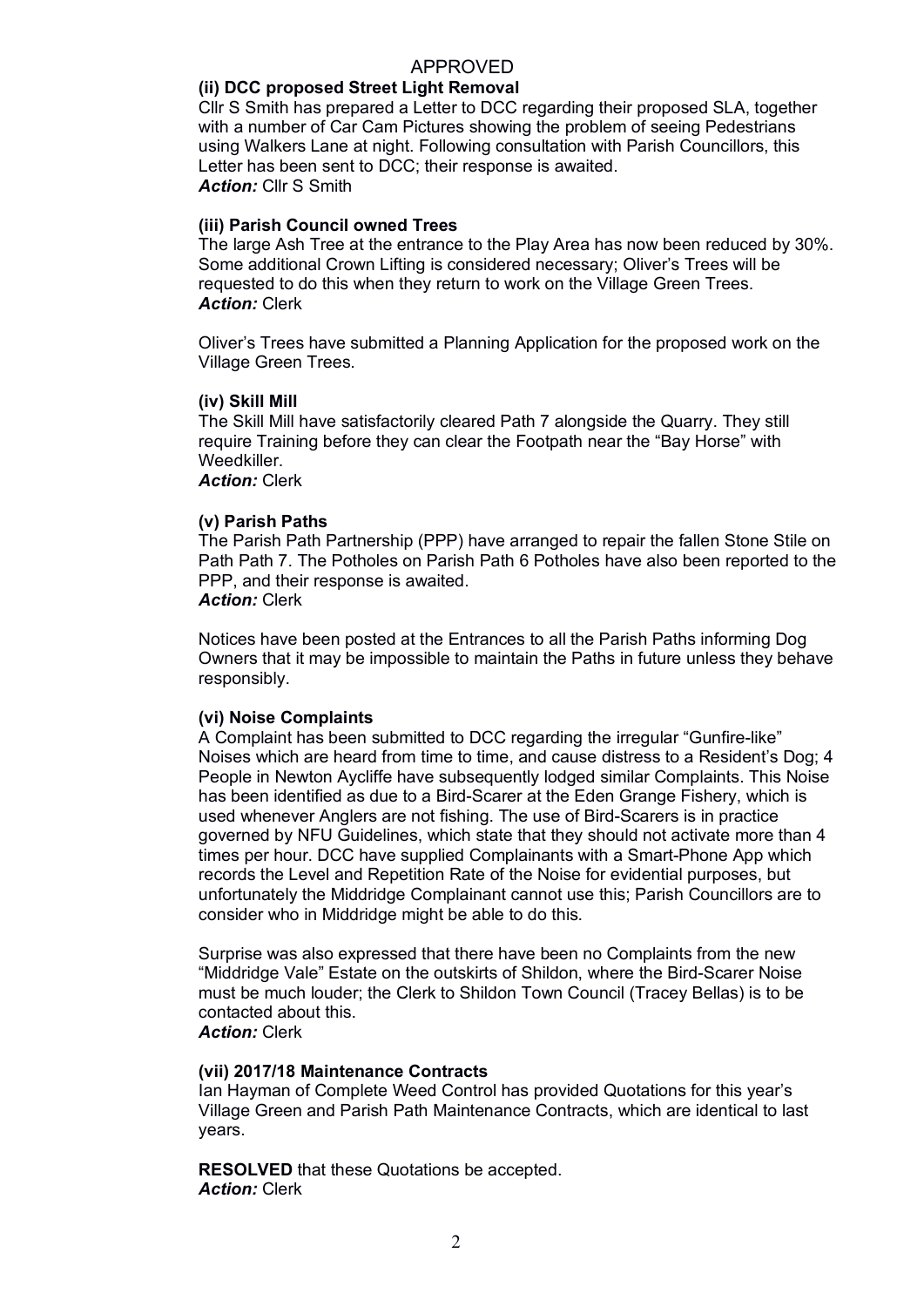## **9/18 PLANNING APPLICATIONS**

Nothing to report.

### **10/18 CHILDREN'S' PLAY AREA**

The Clerk's Monthly Inspection Report was approved. The outstanding repainting of the Bench and Circular Table/Seat will be organised in the Summer. *Action:* Clerk

Our Insurers (Zurich) have completed their Annual Inspection, and as usual the provision of Signage was recommended; following discussion it was decided not to proceed with this.

## **11/18 ROAD-TRAFFIC**

Nothing to report.

#### **12/18 "THE PADDOCK"**

Nothing to report.

## **13/18 NEIGHBOURHOOD PLAN (NP)**

No progress. A Meeting of the Neighbourhood Plan Working Group is to be organised urgently, as the Grant for the next stage of work is due to run out shortly. *Action:* Mrs A Clarke

#### **14/18 ACCOUNTS**

Councillors considered a Schedule of Accounts for Payment.

| Payee                | <b>Purpose</b>                    | <b>Sum</b> |
|----------------------|-----------------------------------|------------|
| The Skill Mill Ltd.* | Parish Path Improvements          | £350.00    |
| Zurich Municipal *   | <b>Additional Insurance Cover</b> | £165.70    |
| CDALC <sup>*</sup>   | <b>GPDR Training Course</b>       | £27.00     |
| A.D. Jordan          | Clerk's Oct-Dec Salary            | £232.30    |
| <b>HMRC</b>          | Clerk's Oct-Dec Tax               | £155.20    |
| D. Johnson           | <b>Christmas Tree</b>             | £240.00    |
|                      | <b>TOTAL</b>                      | £1170.20   |

**RESOLVED** that the following Accounts be approved for payment:-

\* - with Councillors agreement, these Cheques have already be issued, so the formal Approval given is retrospective.

Councillors considered the Council's 2018/19 Precept, in the light of the increased Insurance Cover now required, and the extraordinary Expenditure on Tree Maintenance.

**RESOLVED** that the Parish Council's 2018/19 Precept be increased by 2%. *Action:* Clerk

## **15/18 GAMP & CDALC**

GAMP – nothing particular to report.

CDALC - Cllr W Mellors attended an Executive Committee Meeting, but nothing of relevance to Middridge was discussed.